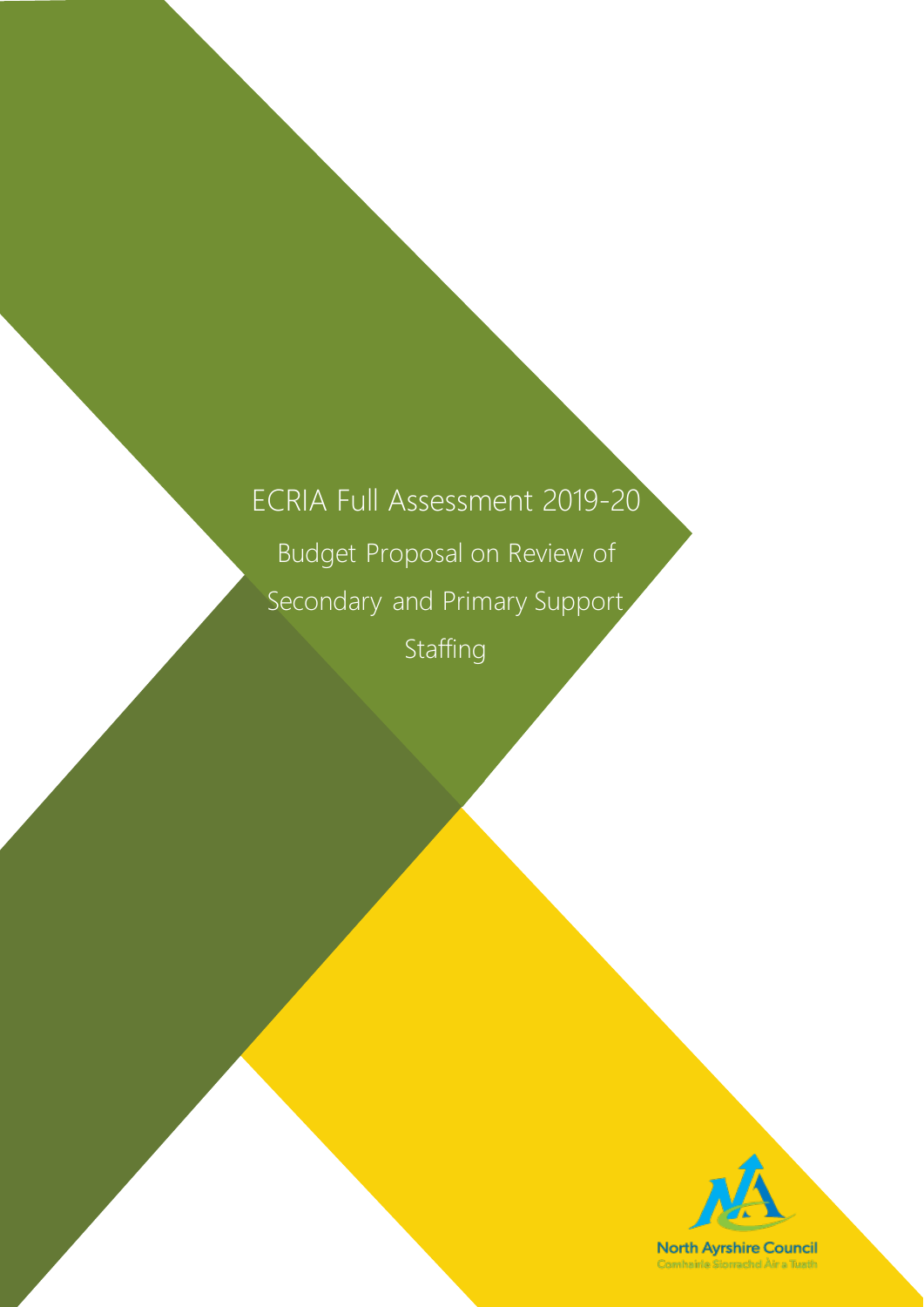### Contents

| Appendix 2 - Wellbeing Indicators and Articles of UNCRC (Rights of the Child)  13 |  |
|-----------------------------------------------------------------------------------|--|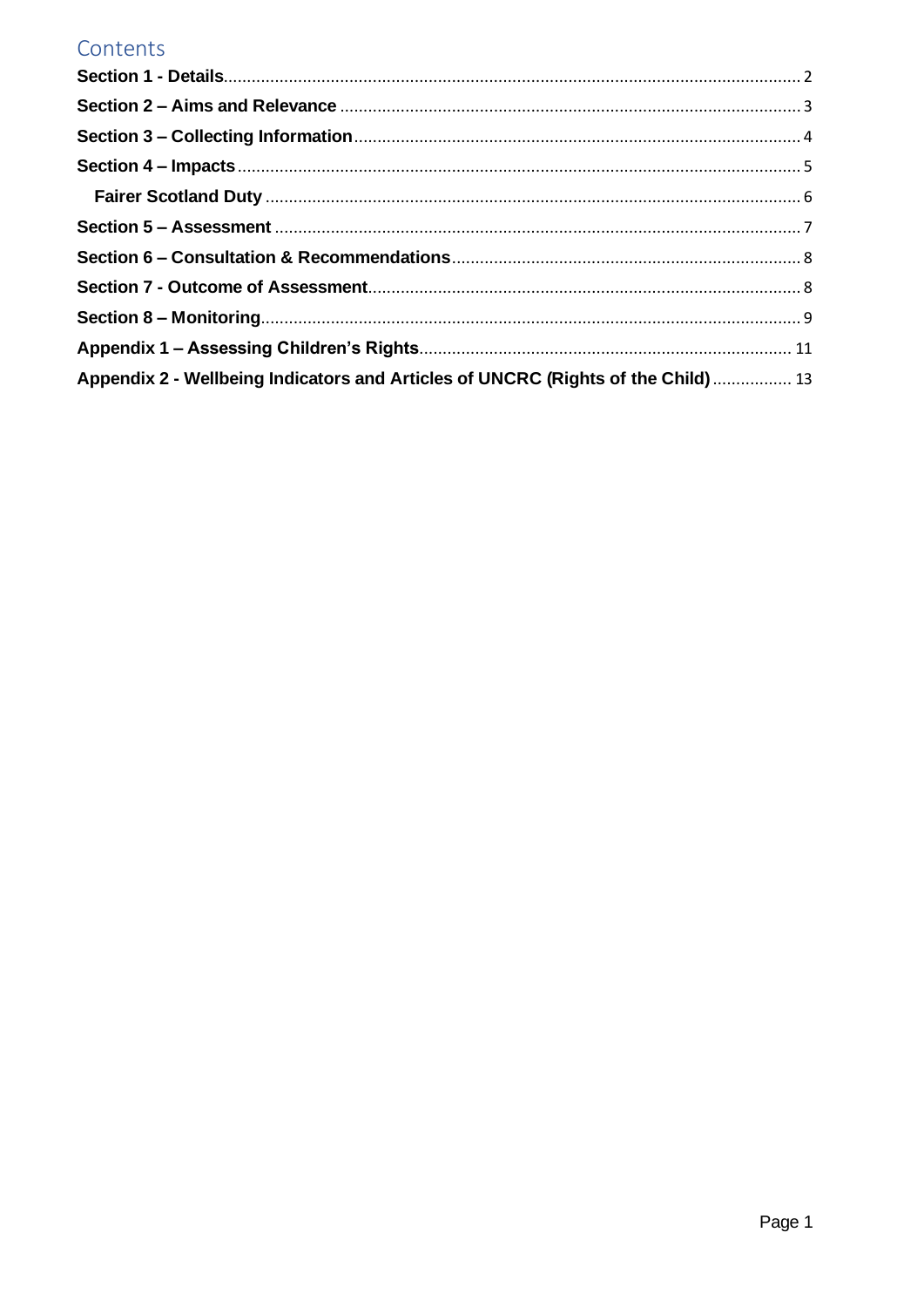### **North Ayrshire Council Equality and Children's Rights Impact Assessment Form**

### **Equality and Children's Rights Impact Assessment**

This form will assist in carrying out an Equality Impact Assessment (and where appropriate Children's Rights Impact Assessment) of new, revised and existing policies and practices. Guidance on how to complete assessments is given in the Council's **Equality and Children's Rights Impact Assessment Toolkit**. The form is mandatory and must be published on the Council website once the policy or practice has been approved.

### <span id="page-2-0"></span>**Section 1 - Details**

| 1.1 |  | <b>Service: Communities Section:</b> |  | <b>Education Service</b> |
|-----|--|--------------------------------------|--|--------------------------|
|-----|--|--------------------------------------|--|--------------------------|

### **1.2 Name of Policy or Practice being assessed:**

**Review of Primary and Secondary School Staffing**

| Is its new $\Box$ | Existing $\boxtimes$ | <b>Budget Proposal</b> |
|-------------------|----------------------|------------------------|
|-------------------|----------------------|------------------------|

\*Budget Ref Number *(if applicabl*e) **SP-COM-20-08**

### **1.3 List of participants in Equality (& CRIA) Impact Assessment**

Andrew McClelland Alison Mair

### **1.4 Manager responsible for impact assessment**

| Name: $ $ | <b>Andrew McClelland</b> |                                       |  |
|-----------|--------------------------|---------------------------------------|--|
|           |                          | <b>Designation:</b>   Head of Service |  |

#### **1.5 Timetable**

| Date assessment started: | 29/01/20 |
|--------------------------|----------|
|                          |          |

**Interim review date:**  $\vert$  31/01/20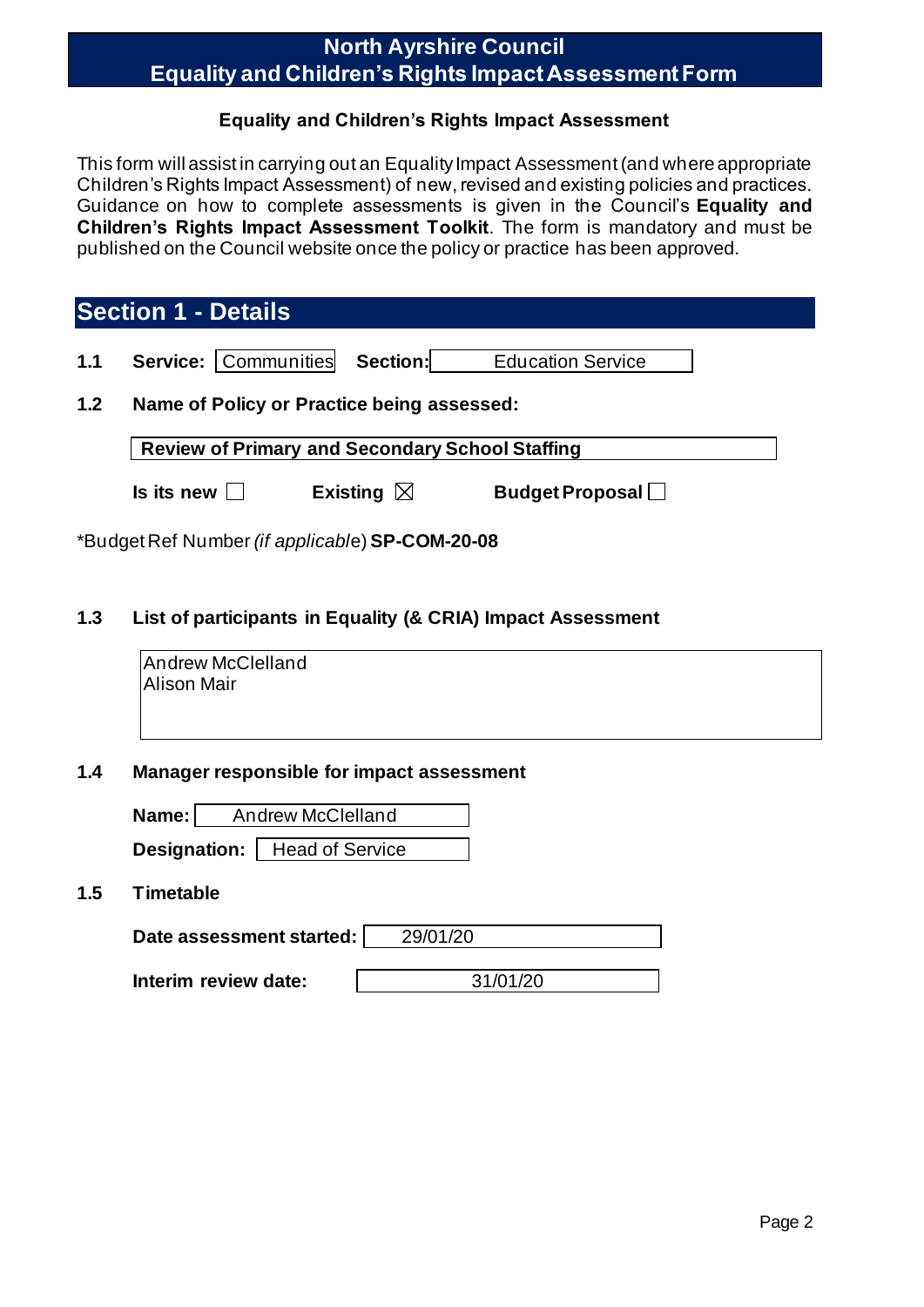# <span id="page-3-0"></span>**Section 2 – Aims and Relevance**

### **2.1 What is the purpose of the policy, practice or proposal?**

It is proposed to revise the costs associated with the staffing of primary and secondary schools.

### **2.2 Who (indicate the equality groups\*) is affected by the policy or practice as an internal or external service user?**

Children and young people

Employees

**2.3 Are there any children's rights** *(based on the Articles of the UNCRC – Appendix 2)* **that are impacted on through the proposal? (***for further information please refer to the Equality and Children's Rights Toolkit)*

**Yes -**  $\boxtimes$  Please **also** complete the CRIA questions in Appendix.

**No -** □ Please complete this form only.

### **Questions 2.4 – 2.6 refer to the 'Three Key Needs' of the Equality Duty**

**2.4 Which aspects of the policy eliminate unlawful discrimination, harassment and victimisation?**

This budget proposal should not result in unlawful discrimination, harassment and victimisation**.**

### **2.5 Which aspects of the policy advance equality of opportunity between people which share a relevant protected characteristic and those who do not?**

This budget proposal will not advance equality of opportunity between people which share a relevant protected characteristic and those who do not.

**2.6 Which aspects of the policy foster good relations between people who share a protected characteristic and those who do not?** *(Does it tackle prejudice and promote a better understanding of equality issues).*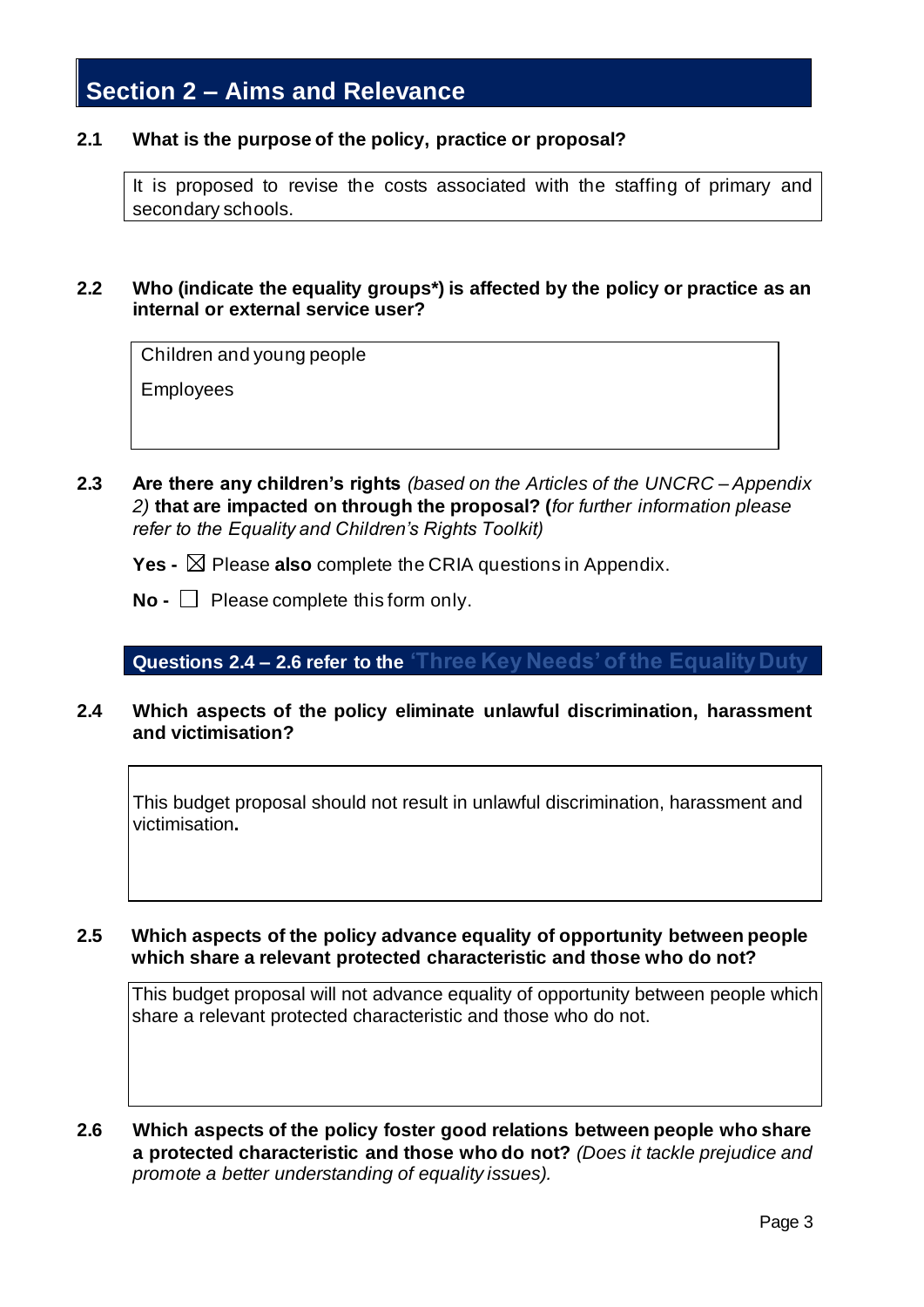No applicable

**2.7 Have any cross-cutting impacts been identified from other Council Services or Partner Agencies** (multiple discrimination or accumulated effects of multiple proposals on a protected characteristic group)?

No.

**2.8 If Crosscutting issues identified with other Services, what discussion/interaction has taken place to mitigate any potential negative impacts of accumulated proposals?**

**n/a**

# <span id="page-4-0"></span>**Section 3 – Collecting Information**

**3.1 What evidence were you able to access about the needs of relevant protected groups?**

### **Potential sources of Evidence:**

Demographic data (including Census); Research; Consultation & survey reports; Equality Monitoring Data; Inspection & audit reports; Service user feedback & complaints; Ombudsman reports & case law; Officer knowledge & experience; Other:

### **Source(s) of Evidence used for this assessment:**

Scottish Government – Children and Young People (Scotland) 2014.

Demographic data (including Census);

### **3.2 Are there any gaps in your evidence?**

No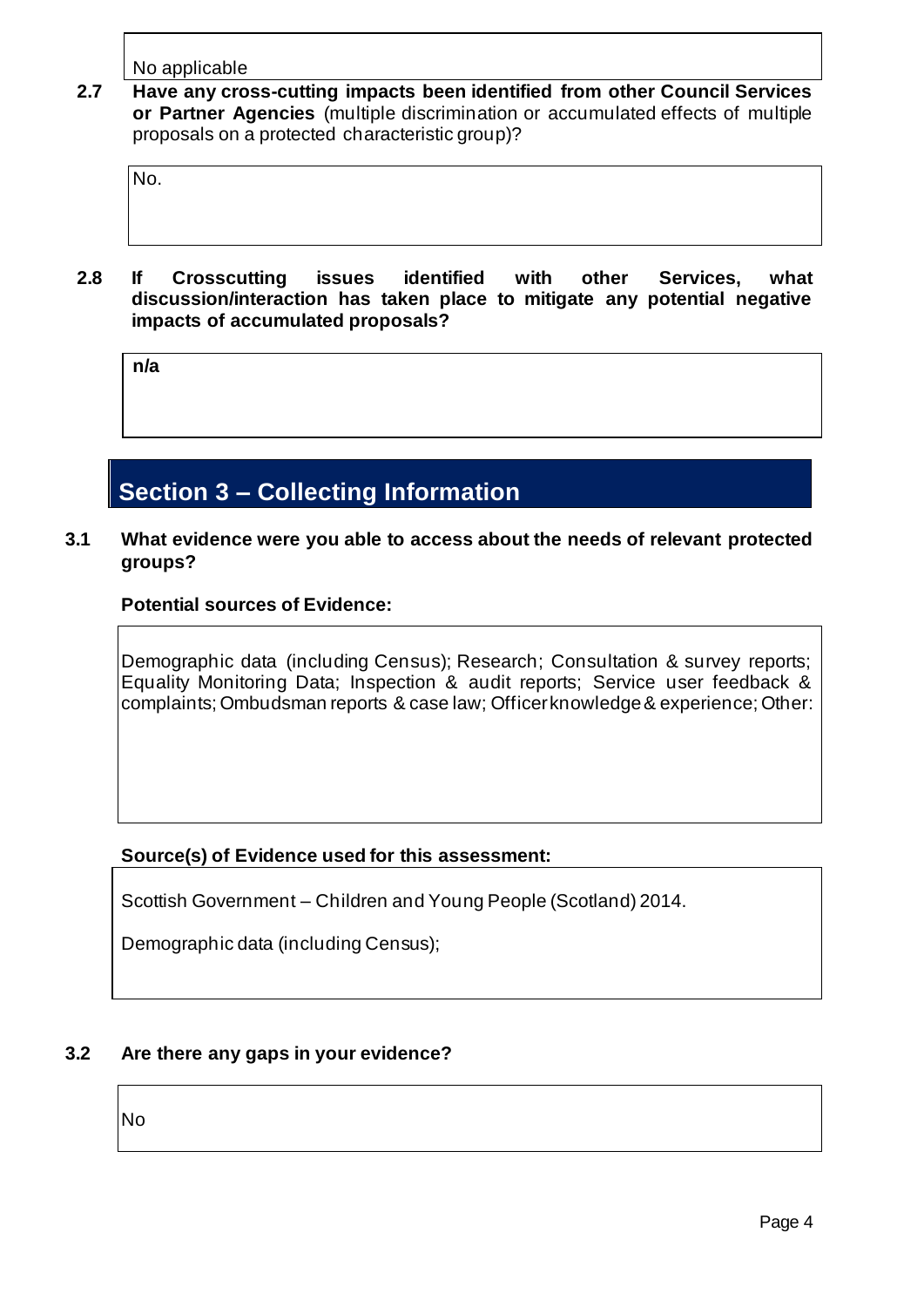# <span id="page-5-0"></span>**Section 4 – Impacts**

**4.1 From the list of protected characteristic groups identified in section 2.3 please identify any potential positive and negative impacts on any of these protected characteristics?**

| <b>Protected Characteristic</b>                                                                                                                                                                    | <b>Yes</b> | <b>No</b> | <b>Explain</b><br>(Positive<br><b>Please</b><br><b>or</b><br><b>Negative</b>                                                                        |
|----------------------------------------------------------------------------------------------------------------------------------------------------------------------------------------------------|------------|-----------|-----------------------------------------------------------------------------------------------------------------------------------------------------|
| Age                                                                                                                                                                                                |            |           | Children and young people.                                                                                                                          |
| (Older people, children and young<br>people – please identify which<br>categories will be affected)                                                                                                | X          |           |                                                                                                                                                     |
| <b>Disability</b>                                                                                                                                                                                  |            |           | Children and young people with                                                                                                                      |
| (Physical and Learning)                                                                                                                                                                            | X          |           | additional support needs.                                                                                                                           |
| <b>Gender reassignment</b>                                                                                                                                                                         |            |           |                                                                                                                                                     |
| (Where a person is living as the<br>opposite gender to their birth)                                                                                                                                |            | X         |                                                                                                                                                     |
| <b>Pregnancy and Maternity</b>                                                                                                                                                                     |            | X         |                                                                                                                                                     |
| ethnicity,<br>Race,<br>colour,<br>nationality or national origins<br>(including<br>travellers.<br>gypsy/<br>refugees and asylum seekers                                                            |            | X         |                                                                                                                                                     |
| <b>Religion or belief</b>                                                                                                                                                                          |            | X         |                                                                                                                                                     |
| <b>Sex</b><br>Women and Men)                                                                                                                                                                       |            | X         |                                                                                                                                                     |
| <b>Sexual Orientation</b>                                                                                                                                                                          |            |           |                                                                                                                                                     |
| (Lesbian, gay and bisexual people)                                                                                                                                                                 |            | X         |                                                                                                                                                     |
| <b>Other</b><br>homelessness,<br>(Poverty,<br>ex-<br>offenders,<br>isolated<br>rural<br>communities,<br>part-time<br>carers,<br>workers,<br>in<br>or<br>people<br>a<br>marriage/civil partnership) | X          |           | There is a possibility that young<br>from<br>deprived<br>more<br>people<br>backgrounds could feel the impact<br>of this reduction more than others. |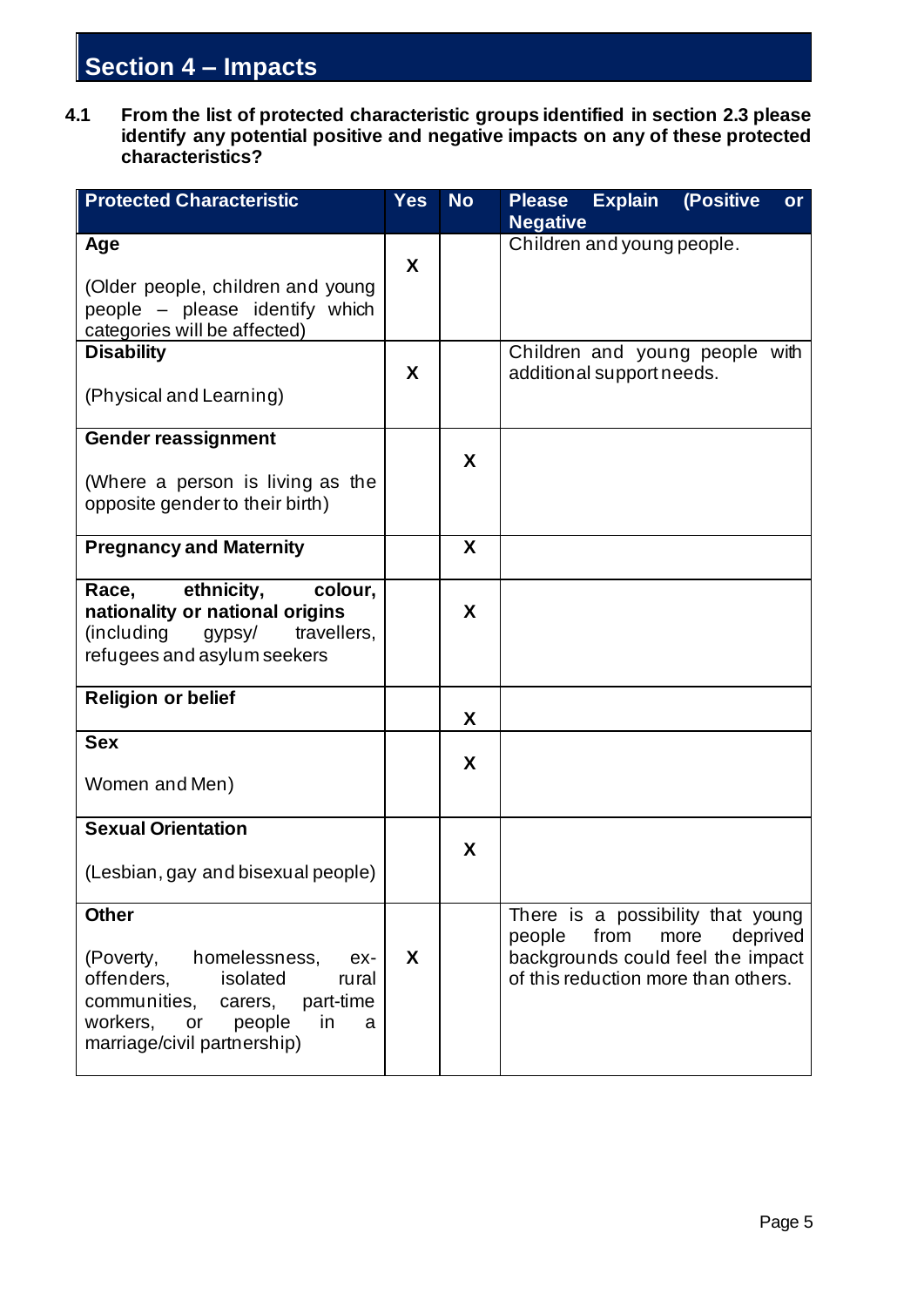**4.2 If there is a possibility that Young People will be impacted through this policy either directly or indirectly – please complete the Children's Rights Assessment in Appendix 1.**

**Yes**

### **Fairer Scotland Duty**

<span id="page-6-0"></span>**4.3 The Fairer Scotland Duty ('the Duty'), Part 1 of the Equality Act 2010 places a legal responsibility on the Council to actively consider ('pay due regard to') how we can reduce inequalities of outcome caused by socio-economic disadvantage when making decisions** [\(further guidance is available here\)](file://///Nayrhqvsd1/public/CEPUBLIC/08%20Policy/Andrew%20Hale/Equality%20Issues/Equality%20Impact%20Assessments/Guidance/Assessment%20Tools/CRIA/FS%20Duty/ECRIA%20and%20FSD%20Full%20Assessment%20form%20draft%20160119.docx)**.**

**Does the proposal have the potential to have a significant impact on inequalities of outcome caused by socio-economic disadvantage?**(consider low income; low wealth; material deprivation; area deprivation; communities of place or interest, socio-economic background).

### **Please explain/explore the key issues below:**

The proposals are in line with nationally advised pupil teacher ratios and should not therefore breach the Fairer Scotland duty.

### **4.4 If impacts have been identified how will these be mitigated or explored in more detail?** (please outline below)

The proposals are in line with nationally advised pupil teacher ratios and should not therefore breach the Fairer Scotland duty.

No impacts identified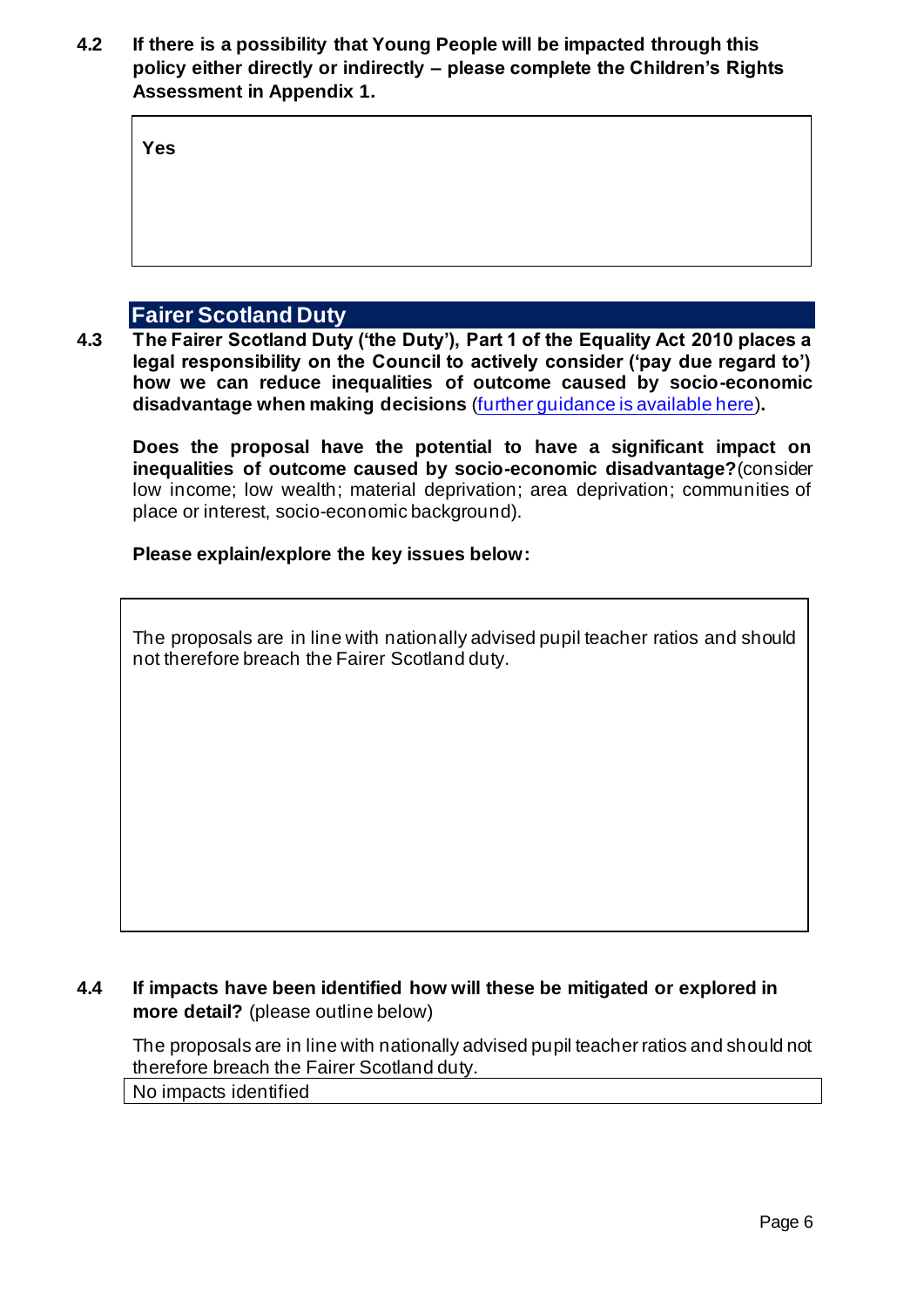### **4.5 Island Proofing**

Island Proofing is about considering the particular needs and circumstances of island communities when public sector organisations exercise their functions and make decisions. This has been added to the process of assessing the Council Plan and includes a range of issues such as access to services, digital conn ectivity, employment and access to education; transport and access to goods and services.

This proposal would have a similar impact on Arran as the mainland schools, children and young people and their families. The difficulty in recruiting staff to work on Arran remains an issue which is aggravated by the lack of affordable housing.

### <span id="page-7-0"></span>**Section 5 – Assessment**

- **5.1 Is there any evidence that the policy:**
	- **may result in less favourable treatment for particular groups?**
	- **may give rise to direct or indirect discrimination?**
	- **may give rise to unlawful harassment or victimisation?**

| Yes $\boxtimes$ | <b>No</b> | No evidence |  |
|-----------------|-----------|-------------|--|
|-----------------|-----------|-------------|--|

### **If yes, give details**

The proposals are in line with nationally advised pupil teacher ratios and should not therefore have an impact on the above.

**5.2 If you have identified a negative impact for any protected characteristic, how will you modify this?**

**5.3 Is the policy or practice intended to promote equality by permitting positive action to remove or minimise disadvantage?**

| Yes $\square$ | No $\boxtimes$ |  |
|---------------|----------------|--|
|---------------|----------------|--|

**If Yes, please give details** 

n/a

**5.4 Will the policy lead to positive outcomes for people based on a protected characteristic?** (please explain)

There will be no change to those with a protected characteristic.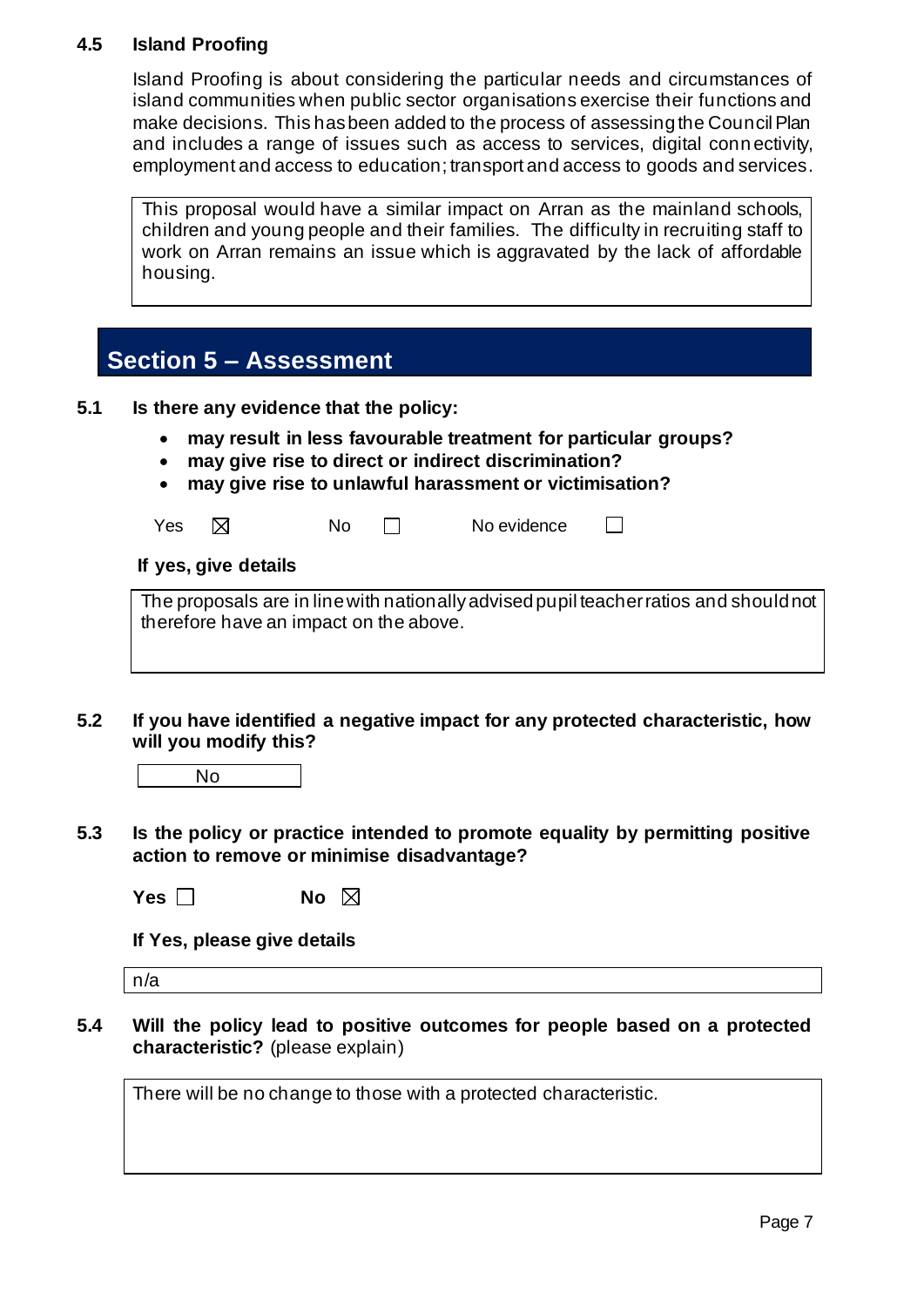### <span id="page-8-0"></span>**Section 6 – Consultation & Recommendations**

### **6.1 Describe the consultation undertaken with equality groups, including details of the groups involved and the methods used.**

No specific consultation with equalities groups. The proposals are in line with nationally advised pupil teacher ratios and should not therefore breach the Fairer Scotland duty.

### <span id="page-8-1"></span>**Section 7 - Outcome of Assessment**

**– please ensure children's rights have been considered (appendix 1) before completing this section.**

### **7.1 Please detail the outcome of the assessment:**

- **1.** No major alterations to the policy assessed: the ECRIA (and socioeconomic impact) demonstrates the policy is robust and there is no possible discrimination or adverse impact. All opportunities to promote equality have been taken.
- **2.** Adjust the policy: the ECRIA (and socio-economic impact) identifies potential problems of missed opportunities. Adjust the policy to remove barriers or better promote equality.
- **3.** Continue the policy: the ECRIA (and socio-economic impact)  $\boxtimes$ identifies the potential for adverse impact or missed opportunities to promote equality. Set out the justifications for continuing with it in the ECRIA, in line with the duty to have due regard. For the most important policies, compelling reasons will be needed.
- **4.** Stop and remove the policy: the policy shows actual or potential unlawful discrimination. It must be removed or changed

#### **7.2 For Outcome 2. in section 7.1 above - please detail recommendations, including any action required to address negative impacts identified or to better promote equality**

n/a

 $\Box$ 

 $\Box$ 

 $\Box$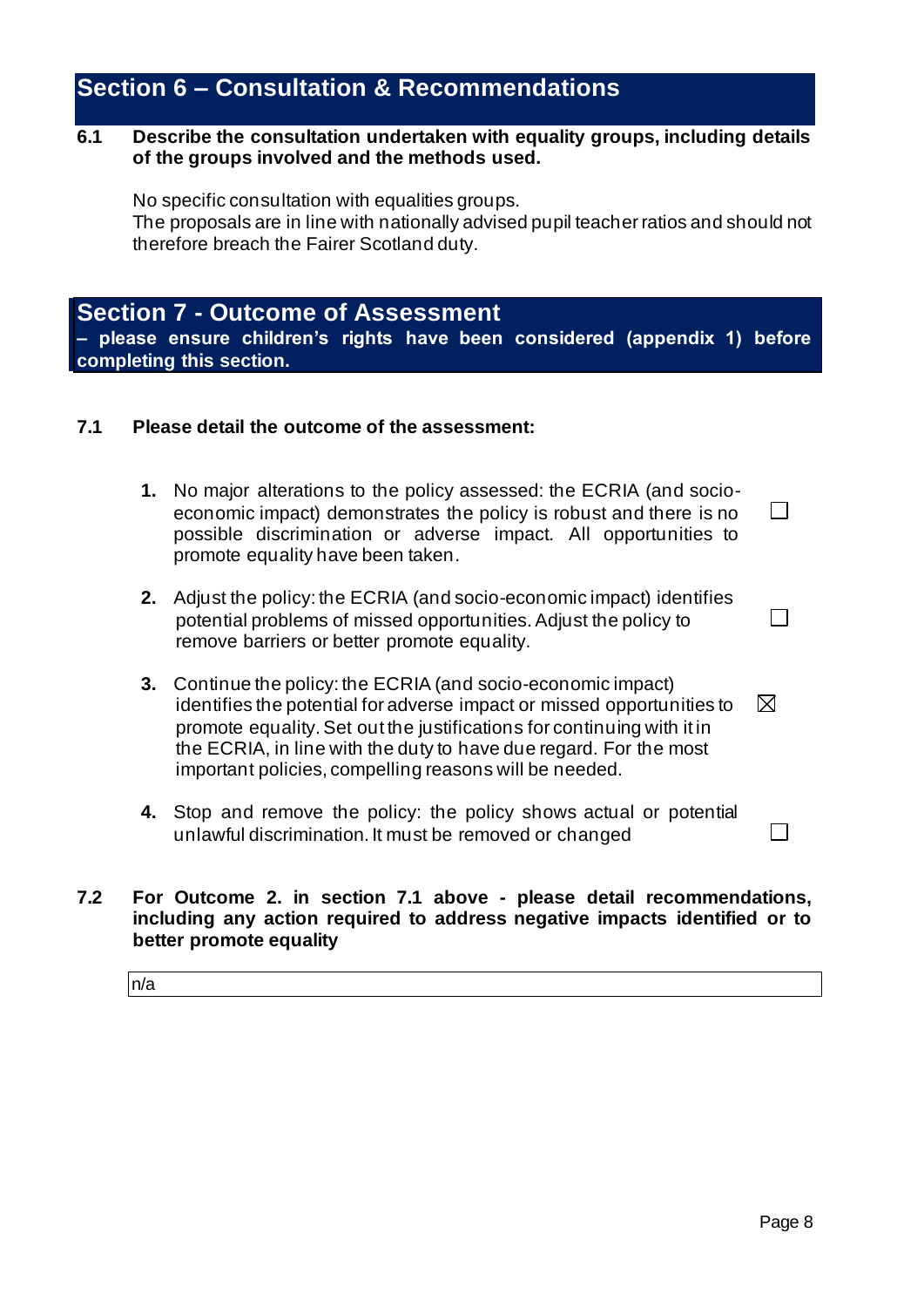### **7.3 Please state the key issues and recommendations arising from the Children's Rights Impact Assessment (if applicable)?**

There is a requirement to improve the efficiency of class structures in Primary Schools and our work on transformational projects to explore new ways of working and new options for service delivery are intended to minimise the potential adverse impact of this option.

There will be some challenges in achieving this saving in the right places at the right times as well as not impacting on permanent teaching staff for whom national SNCT arrangements do not allow for compulsory redundancy. The education authority must also ensure that national policy around maintaining the national pupil teacher ratio figure is achieved.

Recommendations will include the exploration of options to enhance service delivery, particularly in the senior phase, through strengthened partnerships with the FE sector, more efficient use of school-to-school consortium arrangements and innovation such as the trialling of new methods of curriculum delivery, including Virtual Learning Environments.

### **7.4 If Outcome 3 is chosen from section 7.1 above, please outline the justifications for continuing the policy/procedure.**

Justification for continuing the proposal is due to the costs associated with the current staffing structures within schools and the affordability of the current model. The proposals are in line with nationally advised pupil teacher ratios and should not therefore breach the Fairer Scotland duty.

### <span id="page-9-0"></span>**Section 8 – Monitoring**

### **8.1 Describe how you will monitor the impact of this policy e.g. performance indicators used, other monitoring arrangements, who will monitor progress, criteria used to measure if outcomes are achieved.**

The Education Service will closely monitor and review the impact through attainment and achievement levels in our schools.

### **8.2 Describe how you will publish the results of monitoring arrangements?**

Attainment results and reports are published annually, along with budget setting information. How Good is Our School report results would be monitored to assess the effect.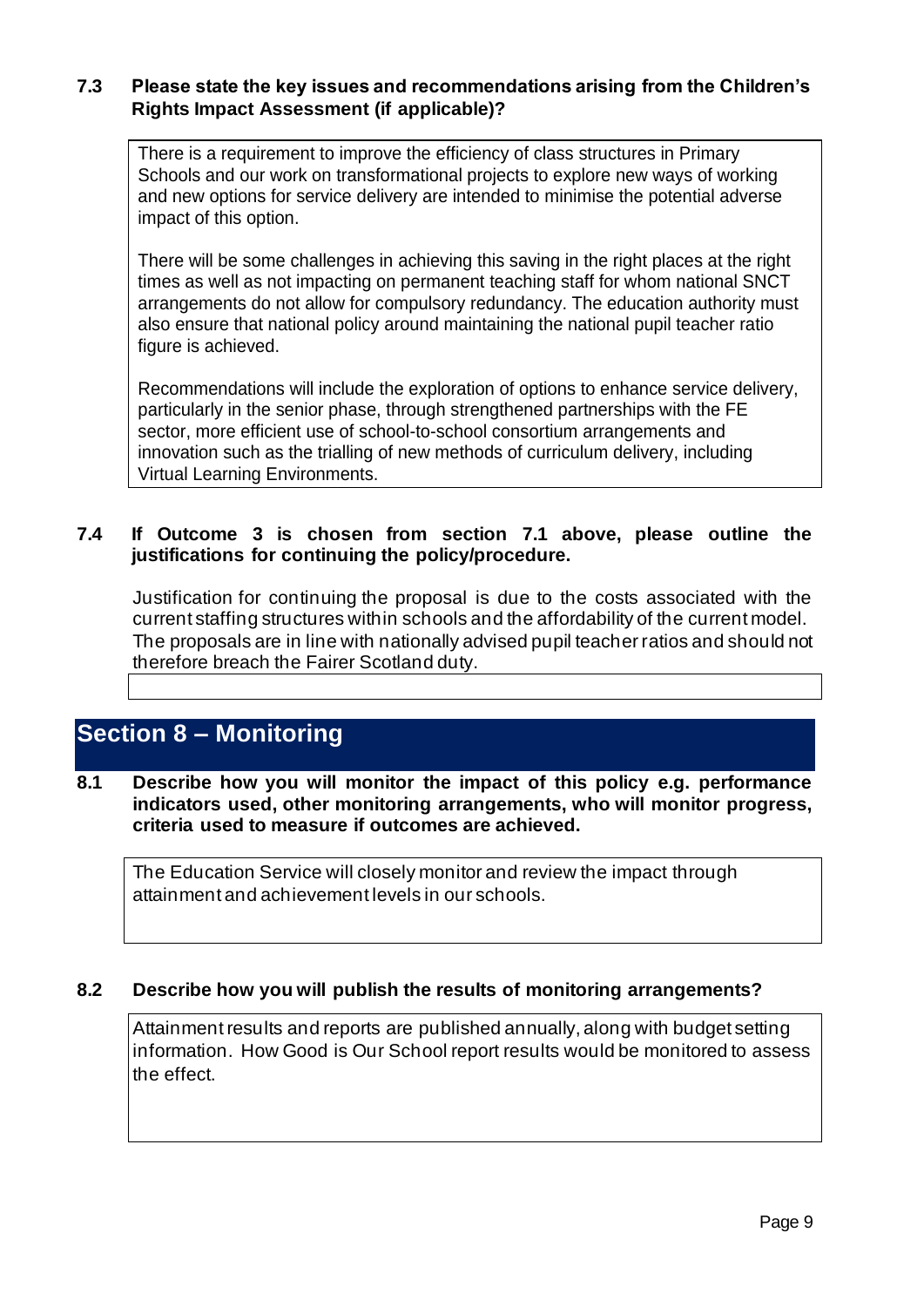#### **8.3 When is the policy or practice due to be reviewed?**

Ongoing.

### **8.4 Head of Service who has approved impact assessment**

**Please insert name and title of the Head of Service who has approved this assessment.**

|        | Name: Andrew McClelland |
|--------|-------------------------|
| Title: | <b>Head of Service</b>  |
| Date:  | 31/01/2020              |

### **Section 9 – Publication**

**9.1 All Equality Impact Assessments must be published on the Council website. Please forward to Andrew Hale (ahale@north-ayrshire.gov.uk**

### **Useful Guidance**

Equality and Human Rights Commission: Assessing impact and the public sector duty: A guide for public authorities (Scotland) (2012) [http://www.equalityhumanrights.com](http://www.equalityhumanrights.com/about-us/devolved-authorities/commission-scotland/scotland-guidance)

Children's Rights:

- <https://www.cypcs.org.uk/rights/uncrcarticles>
- <http://www.gov.scot/Topics/People/Young-People/families/rights>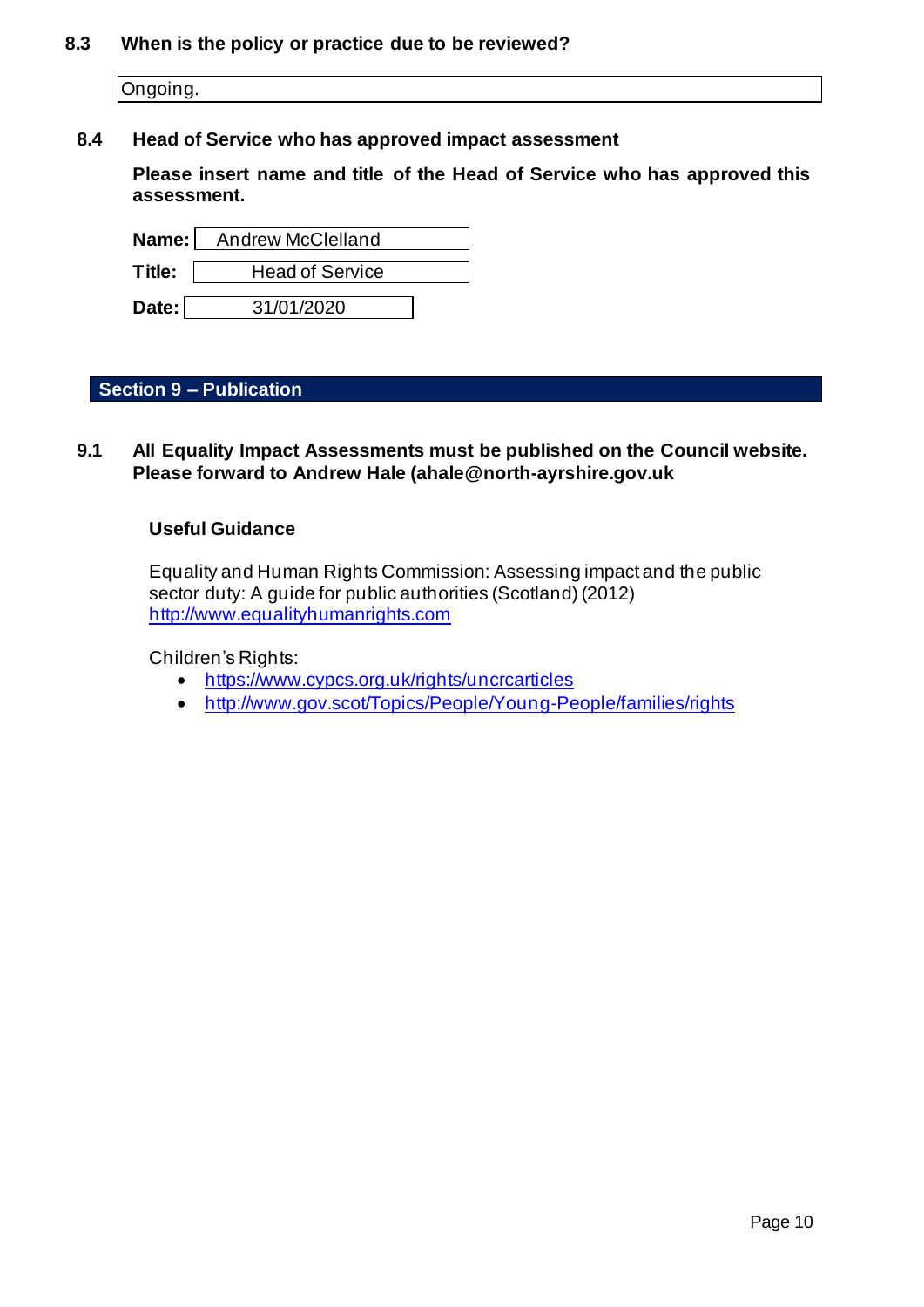### <span id="page-11-0"></span>**Appendix 1 – Assessing Children's Rights**

When considering the Children's Right's Impact process, some of the key considerations should be recorded in the EIA question section, including any evidence, research and consultation (including any consultation with young people)

Children's Rights Impact Assessment – Not Applicable as no direct or indirect impact on younger people  $\Box$ 

### **Assessing the Impact and Presenting Options**

**1. Please indicate if possible how many children and young people (nearest estimate) are likely to be affected by the policy or measure?**

The proposals are in line with nationally advised pupil teacher ratios and should not therefore breach the Fairer Scotland duty.

**2. Are some children and young people more likely to be affected than others?** If, Yes what groups? (consider protected characteristics – e.g. disabled young people, LGBT etc

The proposals are in line with nationally advised pupil teacher ratios and should not therefore breach the Fairer Scotland duty.

**3. What Children's Rights are likely to be affected by the policy/proposal?** Please refer to Table 2 (Appendix 2) – summary of Children's Rights measured against the Children's Wellbeing indicators and insert the relevant rights and indicators in the table below.

| Wellbeing indicator (e.g. safe, | Children's Right (e.g. 22 - refugee                                                                         |
|---------------------------------|-------------------------------------------------------------------------------------------------------------|
| healthy etc)                    | children)                                                                                                   |
| Achieving                       | Accomplishing goals and thereby boosting<br>skills, confidence and self-esteem; 'being all<br>they can be'. |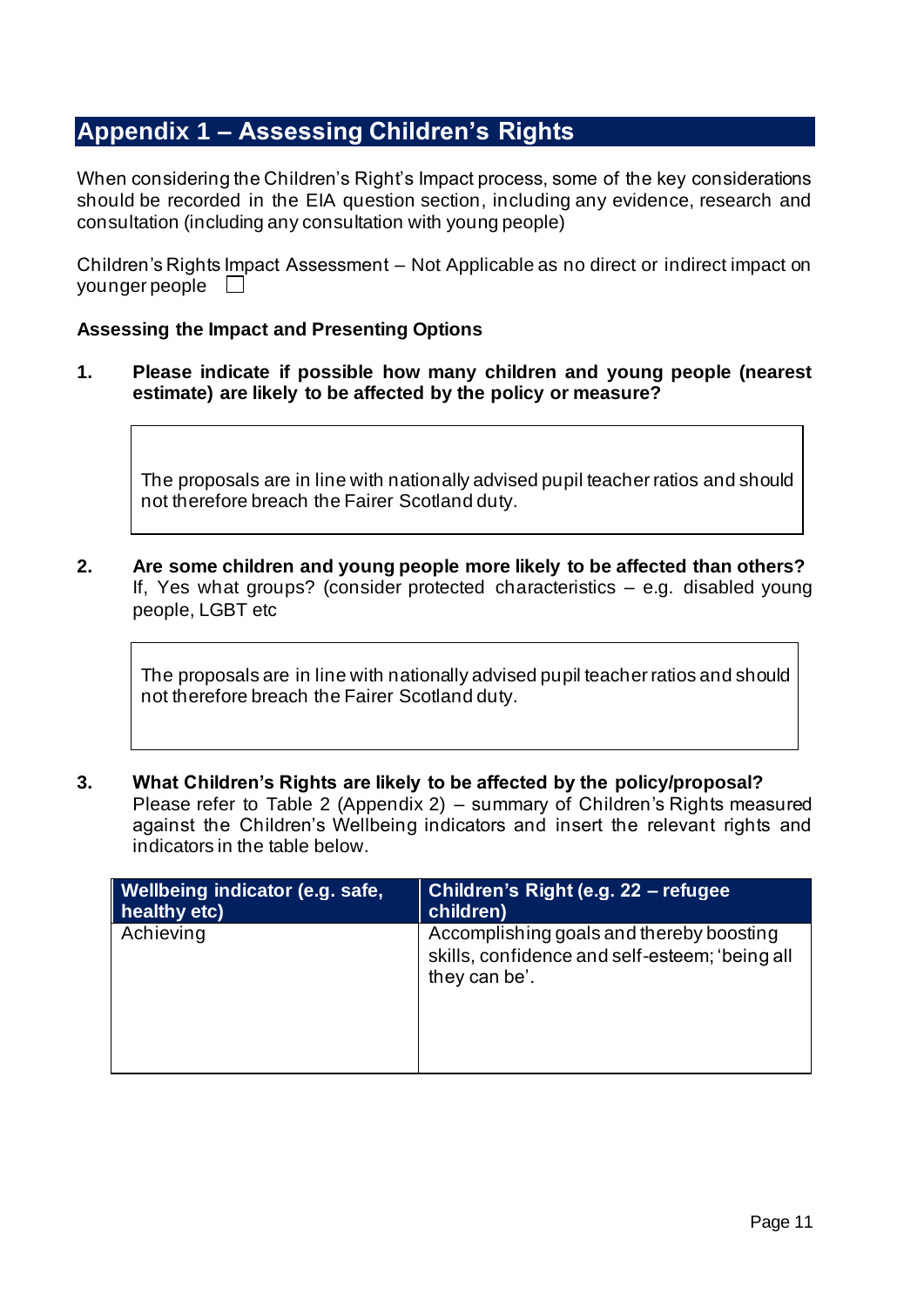**4. What likely impact will the policy/proposal have on Children's Rights and Wellbeing?** Positive/negative

|                                                            | <b>Positive (Explain)</b> | <b>Negative</b> (Explain)                                                                                                      |
|------------------------------------------------------------|---------------------------|--------------------------------------------------------------------------------------------------------------------------------|
| <b>Wellbeing Indicators/</b><br><b>Children's Rights -</b> |                           | n/a                                                                                                                            |
| Achieving                                                  |                           | The proposals are in line<br>with nationally advised<br>pupil teacher ratios and<br>should not have<br>- a<br>negative impact. |
| <b>Other Protected</b><br><b>Characteristics</b>           | <b>Positive (Explain)</b> | <b>Negative</b> (Explain)                                                                                                      |

### **5. If Negative impacts are identified how will these be mitigated or the effect reduced?**

The proposals are in line with nationally advised pupil teacher ratios and should not have a negative impact.

### **6. Are there any resource implications of policy modification or mitigation?** If so please state

There would be no additional resource implications, other than the reduction in teacher numbers.

### **7. Conclusions and Recommendations from Children's Rights Assessment** (please transfer these to section 7.3 of the main Equality and Children's Impact Assessment report above)

Improving the efficiency of class structures in Primary Schools and our work on transformational projects to explore new ways of working and new options for service delivery are intended to minimise the potential adverse impact of this option.

There will be some challenges in achieving this saving in the right places at the right times as well as not impacting on permanent teaching staff for whom national SNCT arrangements do not allow for compulsory redundancy. The education authority must also ensure that national policy around maintaining the national pupil teacher ratio figure is achieved.

Recommendations will include the exploration of options to enhance service delivery, particularly in the senior phase, through strengthened partnerships with the FE sector, more efficient use of school-to-school consortium arrangements and innovation such as the trialling of new methods of curriculum delivery, including Virtual Learning Environments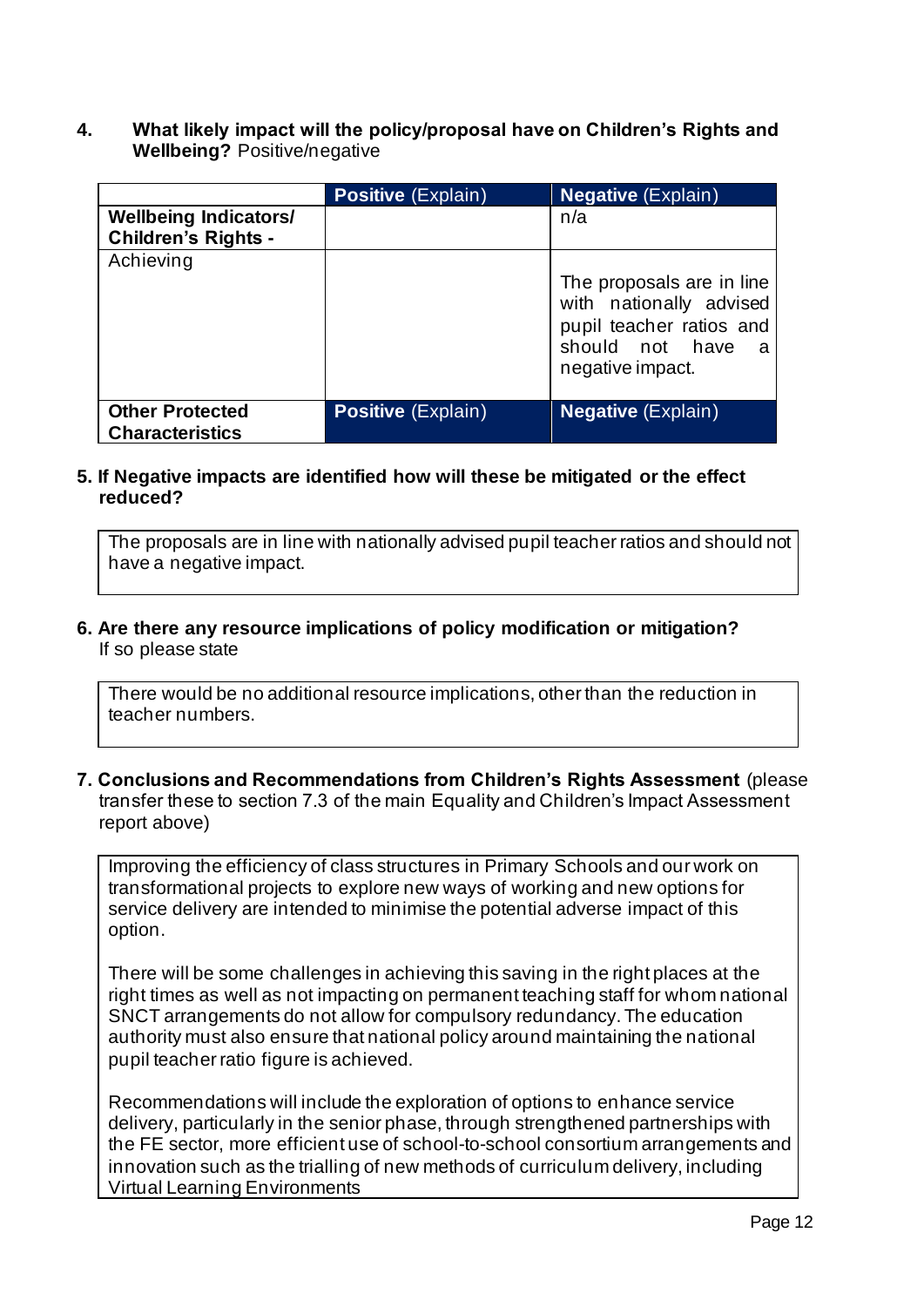## <span id="page-13-0"></span>**Appendix 2 - Wellbeing Indicators and Articles of UNCRC (Rights of the Child)**

### **Wellbeing Indicators (GIRFEC)**

| <b>Safe</b>        | • Protected from abuse, neglect and harm                                                                                                                |
|--------------------|---------------------------------------------------------------------------------------------------------------------------------------------------------|
| <b>Healthy</b>     | Having the best possible standards of physical and<br>mental health; support to make healthy, safe choices                                              |
| <b>Achieving</b>   | • Accomplishing goals and thereby boosting skills,<br>confidence and self-esteem; 'being all they can be'.                                              |
| <b>Nurtured</b>    | Having a loving and stimulating place to live and grow                                                                                                  |
| <b>Active</b>      | Having opportunities to take part in a wide range of<br>activities                                                                                      |
| <b>Respected</b>   | Being enabled to understand their world, being given a<br>voice, being listened to, and being involved in the<br>decisions that affect their wellbeing. |
| <b>Responsible</b> | Taking an active role within their home, school and<br>community.                                                                                       |
| <b>Included</b>    | Being a full member of the communities in which they<br>live and learn; receiving help and guidance to overcome<br>inequalities.                        |

### **Links between Wellbeing Indicators and Articles of the UNCRC**

| Wellbeing<br><b>Indicator</b> | Articles of the UNCRC (Rights of the Child)                                                                                                                                                                                                             |
|-------------------------------|---------------------------------------------------------------------------------------------------------------------------------------------------------------------------------------------------------------------------------------------------------|
| <b>Safe</b>                   | 11 - abduction and non-return of children<br>'Children and Young People have the right to' be protected<br>from being kidnapped or taken out of the country when they<br>shouldn't be.                                                                  |
|                               | 19 - protection from violence, abuse and neglect<br>'Children and Young People have the right to' be kept safe<br>from harm and protected against violence. They must be<br>given proper care by those looking after them.                              |
|                               | 22 - refugee children<br>'Children and Young People have the right to' special help<br>and be allowed to live somewhere that is safe if they are a<br>refugee.                                                                                          |
|                               | 32 - child labour<br>'Children and Young People have the right to' protection<br>from doing work which would be dangerous or interfere with<br>their education. If they are under 16 there are laws about<br>where, when and for how long they can work |
|                               | 33 - drug abuse<br>'Children and Young People have the right to' be protected<br>from dangerous drugs.                                                                                                                                                  |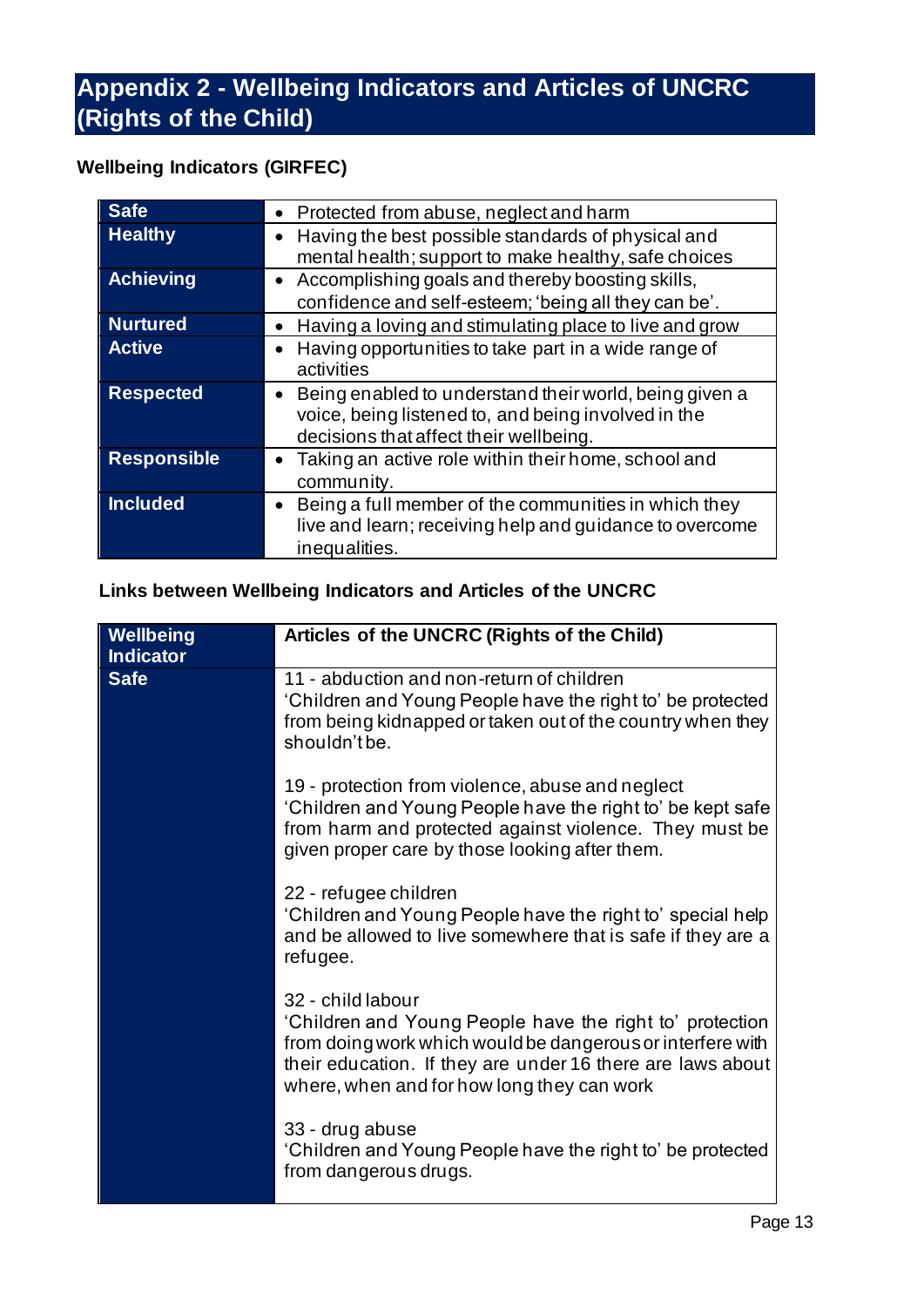|                  | 34 - sexual exploitation<br>'Children and Young People have the right to' never be<br>pressurised or forced into doing anything sexual. They<br>have the right to be protected from it.                                                                                |
|------------------|------------------------------------------------------------------------------------------------------------------------------------------------------------------------------------------------------------------------------------------------------------------------|
|                  | 35 - abduction, sale and trafficking<br>'Children and Young People have the right to' be protected<br>from being abducted or sold. People should never make<br>them do anything against their will, like marry someone.                                                |
|                  | 36 - other forms of exploitation<br>'Children and Young People have the right to' be protected<br>from being taken advantage of in any way and have the right<br>to be protected from any sort of exploitation.                                                        |
|                  | 37 - inhumane treatment and detention<br>'Children and Young People have the right to' be treated<br>with respect if they have committed a crime. They should<br>not be locked up unless it is absolutely necessary and they<br>will get legal help.                   |
|                  | 38 - war and armed conflicts<br>'Children and Young People have the right to' not to be<br>forced to go into the army or take part in war if they are<br>under 15. In Scotland, they have to be 16 to join and are<br>not normally allowed to fight until they are 18. |
| <b>Healthy</b>   | 3 – best interests of the child<br>'Children and Young People have the right to' have their<br>interests considered if a decision is being made by any<br>person about them. What is best for them is what matters                                                     |
|                  | 6 – life, survival and development<br>'Children and Young People have the right to' be kept safe<br>from harm, they have the right to be alive, survive and<br>develop through life.                                                                                   |
|                  | 24 - health and health services<br>'Children and Young People have the right to' if they are ill,<br>be given good healthcare so they can get well again. They<br>have the right to live in a safe, healthy environment with<br>good food and clean drinking water.    |
|                  | 39 - recovery and rehabilitation of child victims<br>'Children and Young People have the right to' special<br>support to help them recover if they have been hurt or badly<br>treated.                                                                                 |
| <b>Achieving</b> | 4 – 'Children and Young People have the right to' have their<br>rights are protected and an environment where they can<br>grow up safe.                                                                                                                                |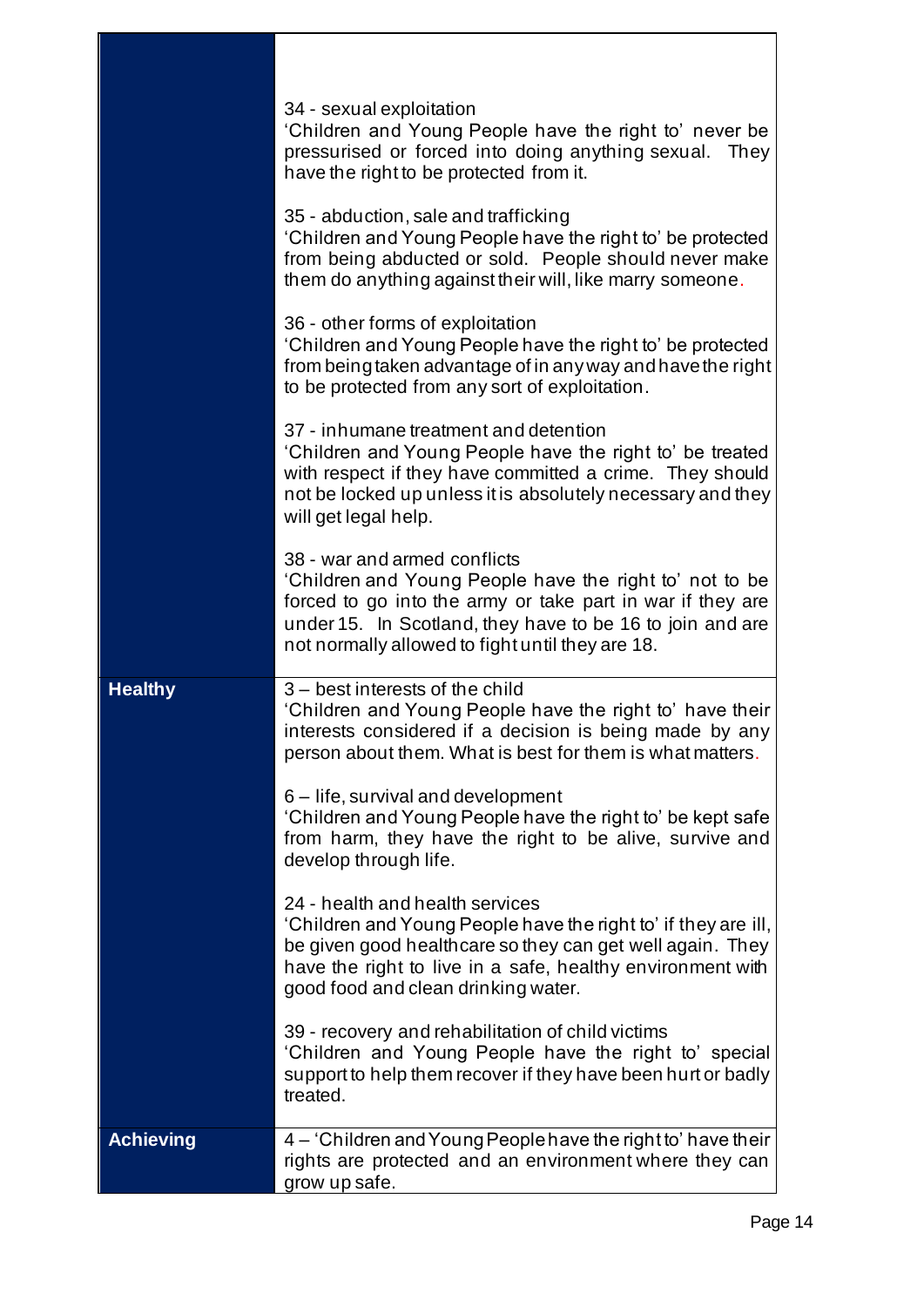|                 | 18 - parental responsibilities and state assistance<br>'Children and Young People have the right to' both parents<br>having the main responsibility to bring them up and should<br>always consider what is best for them.<br>28 - right to education                                                                                                                                                                                                                               |
|-----------------|------------------------------------------------------------------------------------------------------------------------------------------------------------------------------------------------------------------------------------------------------------------------------------------------------------------------------------------------------------------------------------------------------------------------------------------------------------------------------------|
|                 | 'Children and Young People have the right to' have an<br>education. In Scotland education is free and children three<br>years old are entitled to a free nursery place.                                                                                                                                                                                                                                                                                                            |
|                 | 29 - goals of education<br>'Children and Young People have the right to' learn and<br>develop their skills and personality fully, teach them about<br>their own and other people's rights and prepare them for<br>adult life.                                                                                                                                                                                                                                                      |
| <b>Nurtured</b> | 4 – Children and Young People have the right to' have their<br>rights are protected and an environment where they can<br>grow up safe                                                                                                                                                                                                                                                                                                                                              |
|                 | 5 - parental guidance and a child's evolving capacities<br>'Children and Young People have the right to' their parents<br>being responsible to guide them through their childhood and<br>help them learn how to use their rights.                                                                                                                                                                                                                                                  |
|                 | 18 - parental responsibilities and state assistance<br>'Children and Young People have the right to' both parents<br>having the main responsibility to bring them up and should<br>always consider what is best for them.                                                                                                                                                                                                                                                          |
|                 | 20 - children deprived of a family<br>'Children and Young People have the right to' special care<br>if they can't live with their parents. They may be looked after<br>by other members of their family or by a different family.                                                                                                                                                                                                                                                  |
|                 | 21 - adoption<br>'Children and Young People have the right to' if they are<br>being adopted, this must only happen undervery strict rules<br>which make sure that what is happening is best for them.<br>25 - review of treatment in care<br>'Children and Young People have the right to' if they are<br>looked after in a care home or somewhere else away from<br>home, have their living arrangements looked at regularly to<br>make sure they are still what's best for them. |
|                 | 27 - adequate standard of living<br>'Children and Young People have the right to' a safe place<br>to live, food, clothing and to take part in things they enjoy.                                                                                                                                                                                                                                                                                                                   |
| <b>Active</b>   | 3 - best interests of the child                                                                                                                                                                                                                                                                                                                                                                                                                                                    |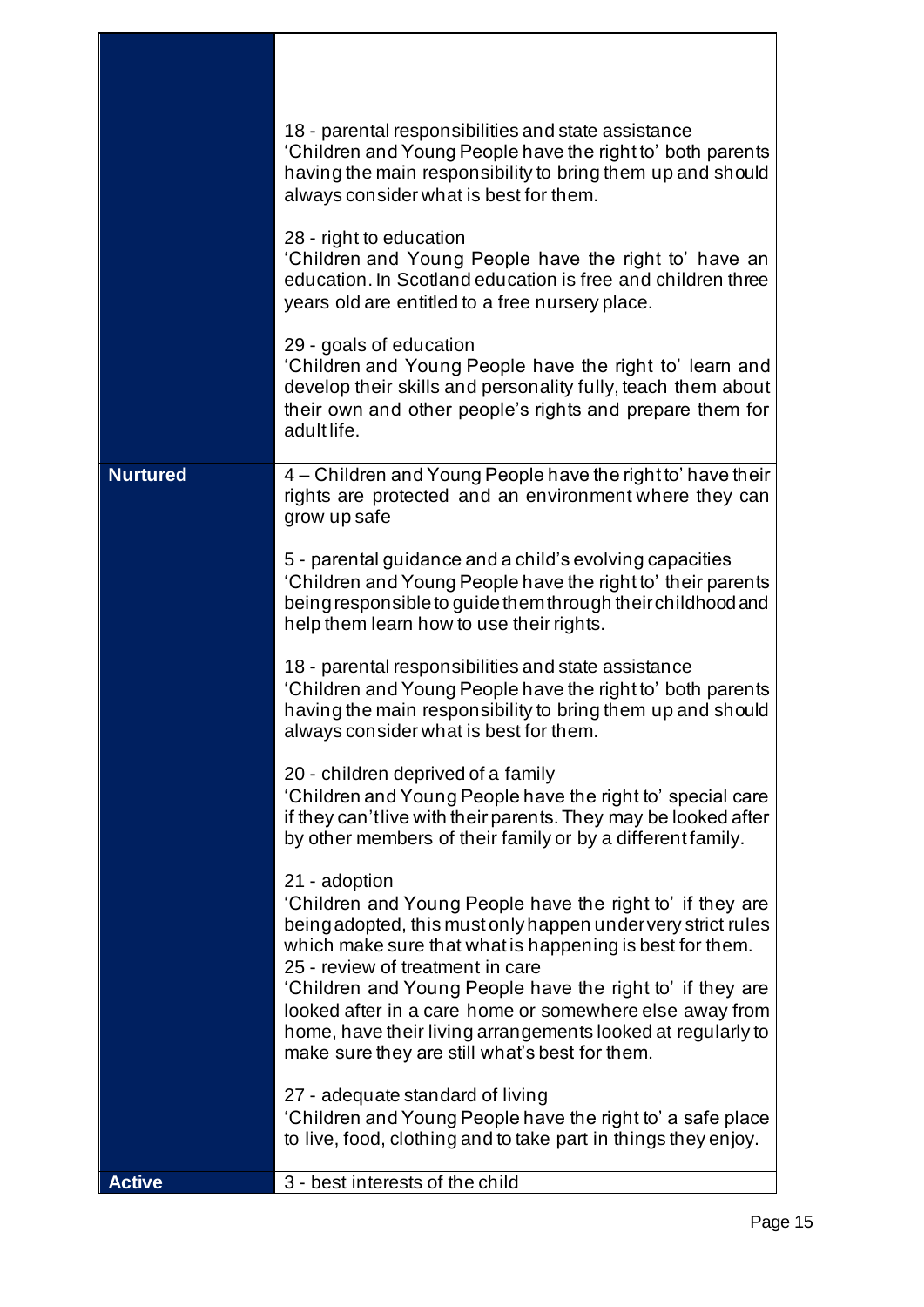|                  | 'Children and Young People have the right to' have their<br>interests considered if a decision is being made by any<br>person about them. What is best for them is what matters.<br>23 - children with disabilities<br>'Children and Young People have the right to' if they have<br>any kind of disability, have special help to make sure they<br>can join in with things.<br>31 - leisure, play and culture |
|------------------|----------------------------------------------------------------------------------------------------------------------------------------------------------------------------------------------------------------------------------------------------------------------------------------------------------------------------------------------------------------------------------------------------------------|
|                  | 'Children and Young People have the right to' rest, play and<br>have the chance to join a wide range of activities. It is really<br>important to remember to have a balance in their life.                                                                                                                                                                                                                     |
| <b>Respected</b> | 2 - non-discrimination<br>'Children and Young People have the right to' have the<br>convention that applies to everyone under the age of 18, no<br>matter who they are, whether they are a boy or a girl, what<br>their religion is, whether they have a disability, or what type<br>of family they come from.                                                                                                 |
|                  | 3 - best interests of the child<br>'Children and Young People have the right to' have their<br>interests considered if a decision is being made by any<br>person about them. What is best for them is what matters.                                                                                                                                                                                            |
|                  | 4 - Children and Young People have the right to' have their<br>rights are protected and an environment where they can<br>grow up safe                                                                                                                                                                                                                                                                          |
|                  | 5 - parental guidance and a child's evolving capacities<br>'Children and Young People have the right to' their parents<br>being responsible to guide them through their childhood and<br>help them learn how to use their rights.                                                                                                                                                                              |
|                  | 8 - protection and preservation of identity<br>'Children and Young People have the right to' know who<br>they are – official records should be kept. If they are over<br>16 years old and adopted, they can try to find out who they<br>birth parents are.                                                                                                                                                     |
|                  | 12 - respect for the views of the child<br>'Children and Young People have the right to' speak up and<br>have their opinions listened to and be taken seriously by<br>adults on things that affect them.                                                                                                                                                                                                       |
|                  | 13 - freedom of expression<br>'Children and Young People have the right to' say whatever<br>they believe as long as it does not harm or offend other<br>people. They also have the responsibility to respect the<br>rights and freedom of others.                                                                                                                                                              |
|                  | 14 - freedom of thought, belief and religion                                                                                                                                                                                                                                                                                                                                                                   |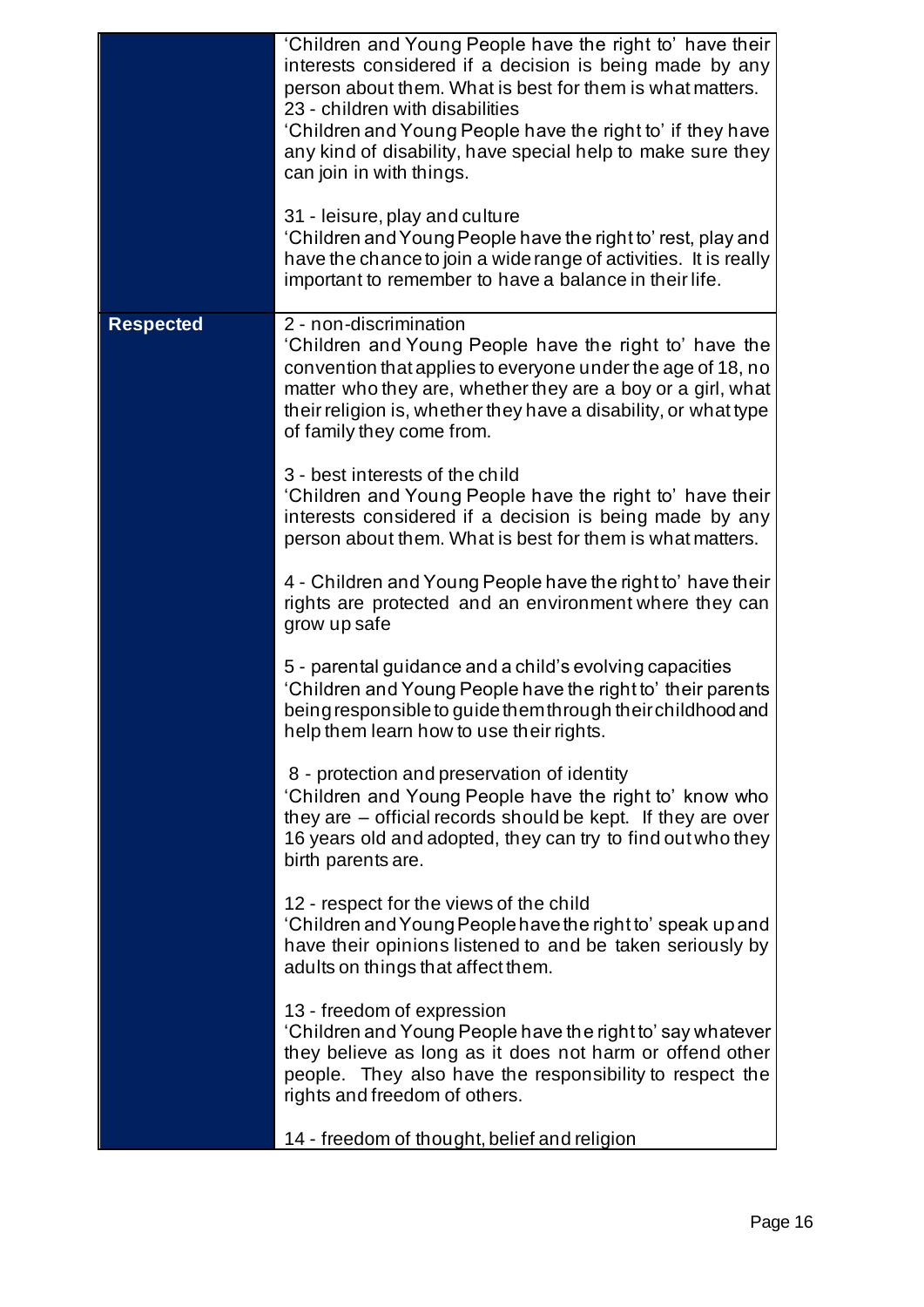|                    | 'Children and Young People have the right to' to choose<br>their own religion and beliefs. Their parents should help<br>them think about this.                                                                                                           |
|--------------------|----------------------------------------------------------------------------------------------------------------------------------------------------------------------------------------------------------------------------------------------------------|
|                    | 16 - right to privacy<br>'Children and Young People have the right to' their own<br>space and privacy. For example, they shouldn't have their<br>personal letters opened or anyone listening in to their<br>personal phone calls.                        |
|                    | 17 - access to information; mass media<br>'Children and Young People have the right to' access<br>information which is important to their wellbeing. Adults<br>should help them find information they are looking for and<br>make sure it's not harmful. |
|                    | 18 - parental responsibilities and state assistance<br>'Children and Young People have the right to' both parents<br>having the main responsibility to bring them up and should<br>always consider what is best for them.                                |
|                    | 30 - the right to learn and use the language, customs and<br>religion of their family<br>'Children and Young People have the right to' enjoy their<br>own culture, use their own language and practise their own<br>religion.                            |
| <b>Responsible</b> | 3 - best interests of the child<br>'Children and Young People have the right to' have their<br>interests considered if a decision is being made by any<br>person about them. What is best for them is what matters.                                      |
|                    | 12 - respect for the views of the child<br>'Children and Young People have the right to' speak up and<br>have their opinions listened to and be taken seriously by<br>adults on things that affect them.                                                 |
|                    | 14 - freedom of thought, conscience and religion<br>'Children and Young People have the right to' choose their<br>own religion and beliefs. Their parents should help them<br>think about this.                                                          |
|                    | 15 - freedom of association<br>'Children and Young People have the right to' join and form<br>groups and make friends – as long as this does not harm<br>other people.                                                                                   |
|                    | 40 - juvenile justice<br>'Children and Young People have the right to' be given legal<br>assistance if they have committed a crime. The Convention<br>also states that they should only be sent to prison if they<br>have committed a serious crime.     |